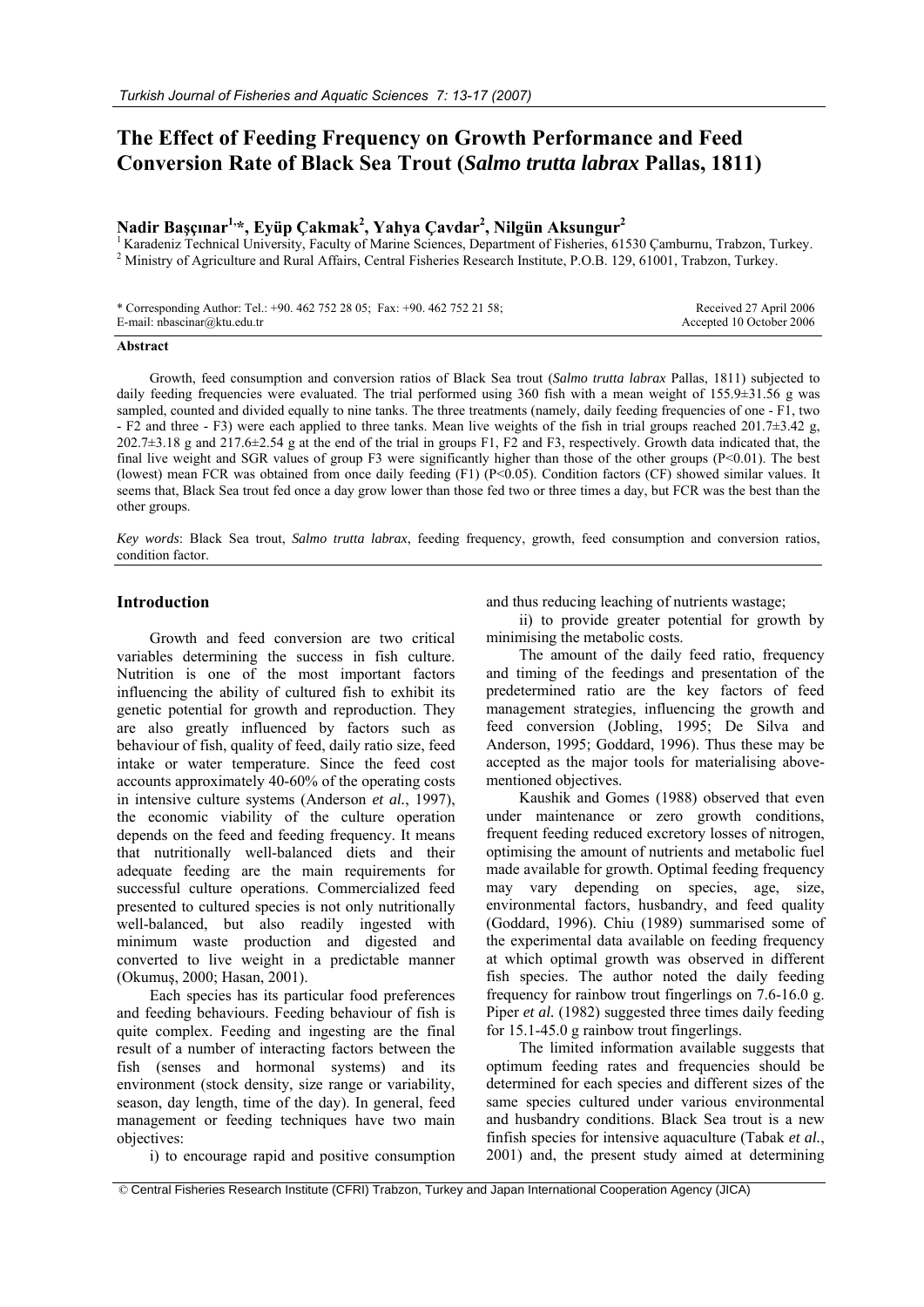optimum daily feeding frequencies of Black Sea trout (*Salmo trutta labrax*).

#### **Materials and Methods**

The trial was conducted at Altındere Trout Research Station, Unit of Central Fisheries Research Institute beginning from 14 July 2005 to 14 October 2005. Nine fibreglass experimental tanks, each with a full volume of 400 L, were used in the experiment. Approximately 0.3  $m<sup>3</sup>$  of the tanks were filled with water and used during the study. Water supply varied from 6 to 10 litres per minute depending on fish size, stocking density and water temperature. Three hundred and sixty portion size Black Sea trout, two years old, weighing 155.9±31.56 (155-211) g were sampled, counted and divided equally to nine tanks. The three treatments (namely, daily feeding frequencies of one - F1, two - F2 and three - F3) were each applied to three tanks, randomly allocated; so the trial was run in three replicates of 40 fish each. The fish were kept in tanks for acclimatization at experimental conditions for 7 days before the trial started. After the groups were allocated and acclimatised, each fish was weighed  $(\pm 0.01 \text{ g})$ individually to obtain the initial weight of the groups. The initial stocking density for all groups was 17.8  $kg/m<sup>3</sup>$ .

Fish were fed with commercial 4.0 mm extruded trout feed manufactured by Abalıoğlu Yem, Denizli, Turkey. CP: 45%, CL: 20%, ME: 2400 kcal/kg was used throughout the trial. The feeding was conducted manually once  $(1 \text{ p.m.})$ , twice  $(9 \text{ a.m. and } 5 \text{ p.m.})$  and three times  $(9 a.m., 1 p.m.$  and  $5 p.m.)$  a day to visible satiation. Accumulated feed and faecal waste were removed from tanks by drooping outlet pipes with elbows. Daily feed consumption (feed given to fish), mortality and basic water quality parameters (temperature and dissolved oxygen) were recorded. Dead fish were weighed and replaced immediately with similar size specimens. Growth was followed by bulk-weighing  $(\pm 1 \text{ g})$  the fish in each tank at approximately one-month intervals. In addition, all the fish were weighed individually at the end of the experiment. Total lengths  $(\pm 1 \text{ mm})$  of the fish were also measured using von Boyer trough and were used to calculate condition factors. After those fish had been anaesthetised using 50 ppm Benzocaine, they were handled individually (weighted and/or measured).

From the data obtained during the periods, specific growth rates  $(SGR=[(\ln W_t - \ln W_0)/t] \times 100)$ , changes in biomass  $(kg/m<sup>3</sup>)$ , feed consumption (FC=[Feed consumed per day / Mean body weight] x 100) as % of average daily biomass, feed conversion ratios (FCR=FC/ΔW), food efficiency (FE=food intake/weight gain), condition factor  $(CF=[(W/L^3)x100]),$ variation in size (CV=SDx100/mean W) were determined. All data were subjected to one-way analysis of variance

(ANOVA) and differences between means compared by the Tukey test at a 95% confidence interval  $(P<0.05)$ .

## **Results**

Mean water temperature and dissolved oxygen content ranged from 8.5 to 18.0°C (Figure 1) and from 8.2–9.8 mg/l, respectively.

Mean live weights of the fish in groups F1, F2 and F3 reached 201.7±3.42 g, 202.7±3.18 g and  $217.6 \pm 2.54$  g at the end of the trial (Figure 2; Table 1), respectively. It means mean live weights of the groups increased between 29.2% and 39.8% in 91 days.

Specific growth rates (SGR) exhibited clear fluctuations ranging from 0.14 to 0.40 with overall mean values of 0.27, 0.28 and 0.36% in groups F1, F2 and F3, respectively (Table 1). The growth data clearly indicated that the final live weight and SGR values of group F3 were significantly higher than those of other groups  $(P<0.01)$ .

Condition factor was checked only at the beginning and end of the study. Differences among the groups were not significant (Table 1).

The trial started with initial densities of 17.79 – 17.83  $\text{kg/m}^3$  and reached final densities of 23.07, 23.18 and  $25.09 \text{ kg/m}^3$  in order to increase feeding frequency (Table 1).

Daily feed consumption and conversion rates were presented in Table 1. Mean values declined with the decrease of feeding frequency whereby resulting in significant differences amongst all three groups (P<0.05). Considering the feed conversion, the best (the lowest mean) FCR was obtained from once daily feeding (F1) followed by three and two feedings (Table 1).

Coefficient of variation for weight was 19.1±3.73%, 20.3±0.63% and 17.9±0.83% at the end of the trial in groups F1, F2 and F3, respectively, and did not significantly increase over time and feeding frequency.

#### **Discussion**

Black Sea trout were subjected to different daily feeding frequencies. Feeding was manually performed by visual satiation of the fish in groups. The highest weight gain was obtained (P<0.05) by feeding the fish frequently (three times a day), thus providing more feed. It is evident that a higher growth rate depends on both higher and more frequent daily feed supply. The significant differences in daily feed consumption rates also indicate a feed restriction in less frequently fed groups.

In general, feed conversion improves increasing feeding frequency (Goddard, 1996). It also declines increasing feed supply until a particular rate and then starts increasing rapidly. The lowest particular levels are accepted as the optimal feeding rate and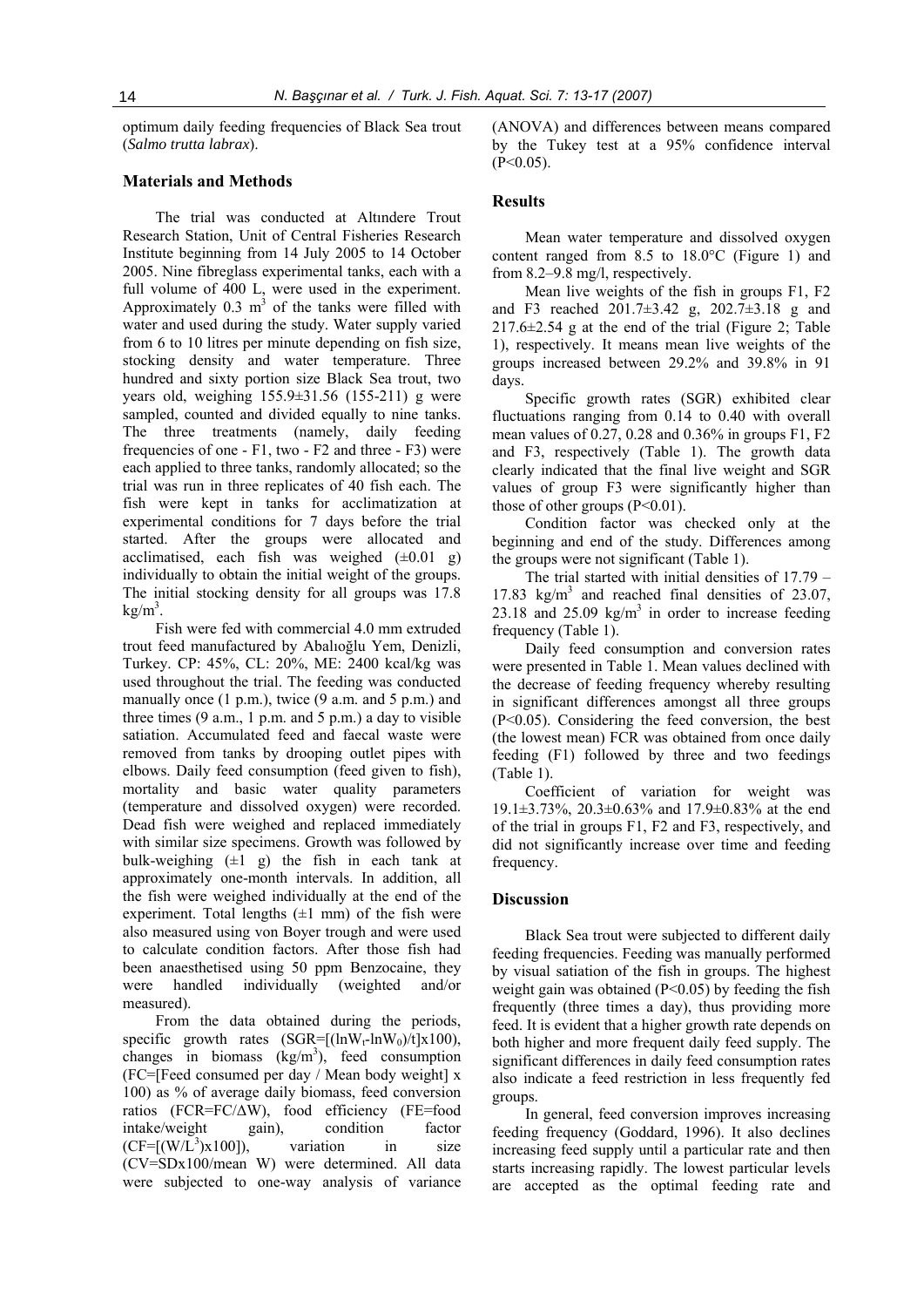

Figure 1. Variations in water temperature during the trial.



Figure 2. The growth as mean weight of experimental fish during the period.

**Table 1.** Live weight (W), specific growth rates (SGR), condition factor (CF), feed consumption (FC, % of live weight), feed conversion ratio (FCR; food intake/weight gain), food efficiency (FE; weight gain/food intake) and stocking density (D) values of rainbow trout fingerlings during the trial ( $\beta$ : initial and  $\beta$ : final values)

| Parameters                 |                               |                               | F3                            | ANOVA |
|----------------------------|-------------------------------|-------------------------------|-------------------------------|-------|
| $W_i$                      | $156.1 \pm 0.40$              | $155.9 \pm 0.21$              | $155.7 \pm 0.38$              | NS    |
| $W_f$                      | $201.7\pm3.42$ <sup>a</sup>   | $202.7\pm3.18^{a}$            | $217.6 \pm 2.54^{\circ}$      | **    |
| $SGR$ (%/day)              | $0.27 \pm 0.021$ <sup>a</sup> | $0.28 \pm 0.023$ <sup>a</sup> | $0.36\pm0.012^{b}$            | **    |
| CF <sub>f</sub>            | $1.13 \pm 0.072$              | $1.11 \pm 0.076$              | $1.15 \pm 0.068$              | NS    |
| FC $(\frac{9}{6}W/day)$    | $0.41 \pm 0.039$ <sup>a</sup> | $0.62 \pm 0.022$ <sup>b</sup> | $1.25 \pm 0.034$ °            | $**$  |
| <b>FCR</b>                 | $1.45 \pm 0.101$ <sup>a</sup> | $1.74 \pm 0.093$ <sup>b</sup> | $1.77 \pm 0.105^{\mathrm{b}}$ | *     |
| FE                         | $0.69 \pm 0.029$ <sup>a</sup> | $0.57\pm0.033^{b}$            | $0.56\pm0.35^{b}$             | **    |
| $D_f$ (kg/m <sup>3</sup> ) | $23.07\pm0.391$ <sup>a</sup>  | $23.18\pm0.364$ <sup>a</sup>  | $25.09\pm0.284$ <sup>b</sup>  | **    |

NS: No significant, \*: P<0.05, \*\*: P<0.01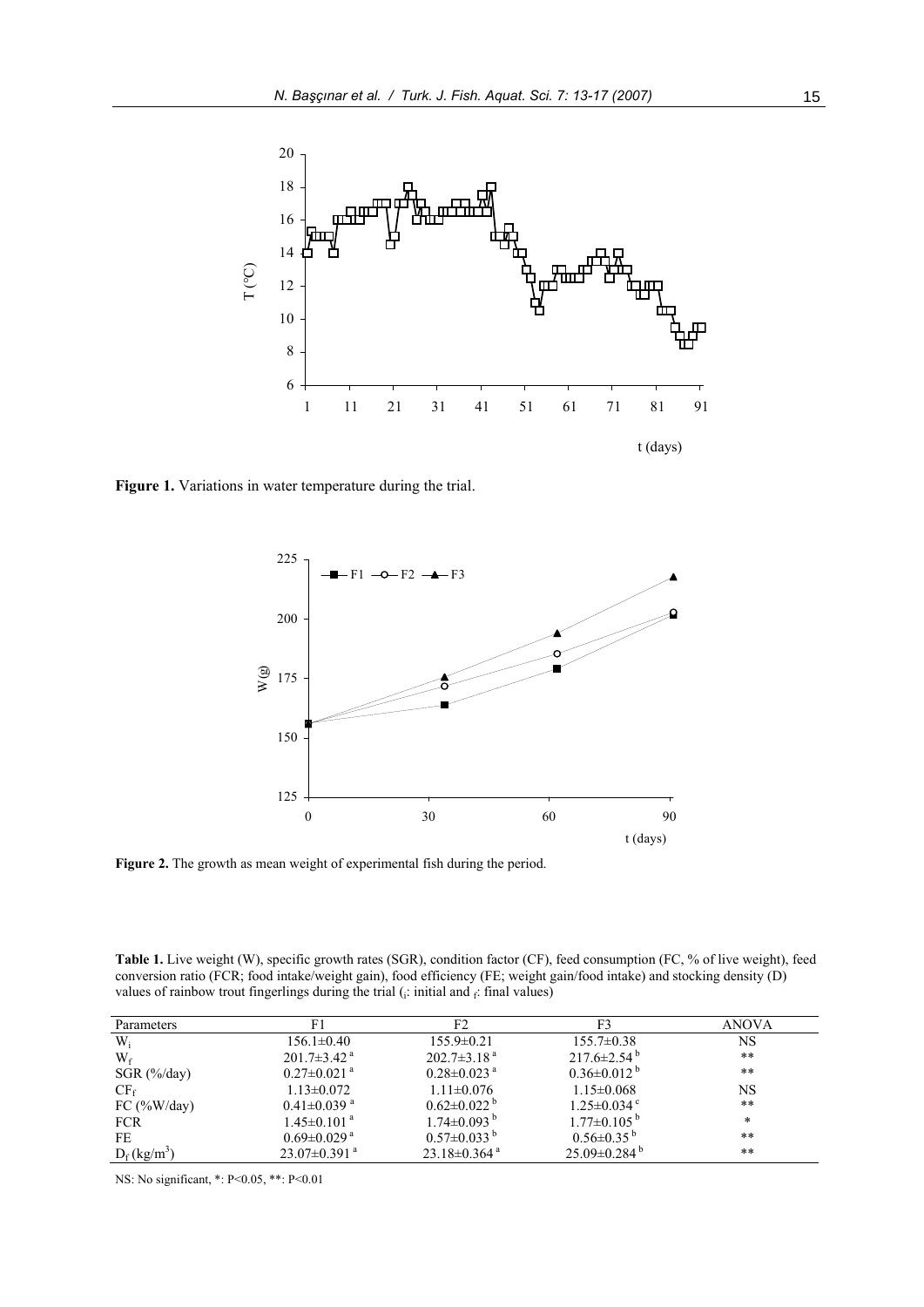frequency. However, the amount of food presented to fish varied with the feeding frequency in this study, obtaining the lowest feed conversion in the least frequently fed fish (F1). According to De Silva and Anderson (1995), when these fish are fed to satiation, they do not tend to eat again until the stomach is almost completely evacuated. Therefore, a feeding frequency of once a day is often more than sufficient. Condition factor, which is related to both growth and feeding, was another variable checked in the study. There were no differences between condition factor values amongst the groups.

Feed conversion ratios also showed clear temporal variation during the trial period; and the values for F1 group (1.18) declined considerably towards the end of the trial.

Feeding rates, growth and food conversion are the major variables for the commercial aquaculture enterprises. An understanding of the relationships between these is fundamental in optimising feeding the fish. Unfortunately, the maximum growth and the lowest feed conversion ratios do not coincide at the same feeding rate. The lowest feed conversion occurs at feeding rates below those at which maximum growth occurs (De Silva and Anderson, 1995; Goddard, 1996). Thus it is evident that there is a range of possible feeding rates, choices, which depend on whether maximum growth, optimal food conversion, or a balance between the two is sought. Daily feeding frequency is a useful tool particularly when balance between maximum growth and optimal food conversion is aimed. A high feeding rate and frequent feeding lead to the best performance (Stickney, 1994).

Minimizing inter-individual variation in food consumption and growth of cultured fish contributes to maximizing production efficiency, reducing food wastage, and improving water quality. It is well known that social interactions and dominance hierarchy formation can lead to suppression of food intake and growth in subordinate individuals (McCarthy *et al.*, 1992; Jobling and Baardvik, 1994). Fish feed intake assumed that dominant fish eat most food and subordinate fish eat little or nothing (Metcalfe, 1986; McCarty *et al.*, 1992; Damsgåd *et al.*, 1997). In those studies, the coefficients of variation for weight showed increasing tendency; but in this study, they were not affected due to feeding frequency. It was reported that coefficients of variation for weight increased over minimum feeding frequency in sunfish (Wang *et al.*, 1998) and rainbow trout (Başçınar *et al.*, 2001), but there were no significant differences between feeding frequency treatments in Arctic charr (Petursdottir, 2002), and halibut (Schnaittacher *et al.*, 2005).

## **Conclusion**

• Feeding more than once and twice a day (three times) increased growth performance.

• Feed conversion rate was better in once-daily

feeding than twice or three times.

• Feeding frequency did affect neither the condition factor, nor the coefficients of variation for weight.

#### **Acknowledgements**

The authors thank H. Yıldırım, T. Özkök, S. Akbulut and A. Aslan for the assistance with the feeding experiments, and G.B. Mısır for helpful comments of manuscript. This work was supported by Ministry of Agriculture and Rural Affairs, the Central Fisheries Research Institute, Trabzon, Turkey.

## **References**

- Anderson J.S., Higgs, D.A., Beams, R.M. and M. Rowshandeli, 1997. Fish meal quality assessment for Atlantic salmon (*Salmo salar* L.) reared in sea water. Aquaculture Nutrition, 3: 25-38.
- Başçınar N., Okumuş İ., Başçınar N.S. and H. Sağlam Emiral, 2001. The influence of daily feeding frequency and feed consumption of rainbow trout fingerlings (*Oncorhynchus mykiss*) reared at 18.5 - 22.5°C. The Israeli Journal of Aquaculture - Bamidgeh, 53 (2): 80-83.
- Chiu Y.N., 1989. Considerations for feeding experiments to quantify dietary requirements of essential nutrients in fish. In: S.S. De Silva (ed.), Fish Nutrition in Asia, Special Publication No. 4, Asian Fisheries Society, Manila: 46-57.
- Damsgård B., Arnesen A.M., Baardvik B.M. and M. Jobling, 1997. State dependent feed acquisition among two strains of hatchery-reared Arctic charr. Journal of Fish Biology, 50: 859-869.
- De Silva S.S. and T.A. Anderson, 1995. Fish Nutrition in Aquaculture. Chapman & Hall Aquaculture Series, London, 319 pp.
- Goddard S., 1996. Feed Management in Intensive Aquaculture, Chapman & Hall, New York, 194 pp.
- Hasan M.R., 2001. Nutrition and feeding for sustainable aquaculture development in the third millennium. In: R.P. Subasinghe, P. Bueno, M.J. Phillips, C. Hough, S.E. McGladdery and J.R. Arthur (Eds). Aquaculture in the Third Millennium. Technical Proceedings of the Conference on Aquaculture in the Third Millennium, Bangkok, Thailand, 20-25 February 2000. NACA, Bangkok and FAO, Rome: 193-219.
- Jobling M. and B.M. Baardvik, 1994. The influence of environmental manipulation on inter- and intraindividual variation in food acquisition and growth performance of Arctic charr, *Salvelinus alpinus*. Journal of Fish Biology, 44: 1069-1087.
- Jobling M., 1995. Fish Bioenergetics, Chapman & Hall, London, 309 pp.
- Kaushik S.J. and E.F. Gomes, 1988. Effect of frequency of feeding on nitrogen and energy balance in rainbow trout under maintenance conditions, Aquaculture, 73: 207-216.
- McCarthy I.D., Carter C.G. and D.F. Houlihan, 1992. The effect of feeding hierarchy on individual variability in daily feeding of rainbow trout *Oncorhynchus mykiss* (Walbaum). Journal of Fish Biology, 41: 257-263.
- Metcalfe N.B., 1986. Intraspecific variation in competitive ability and food intake in salmonids: consequences for energy budgets and growth rates, Journal of Fish